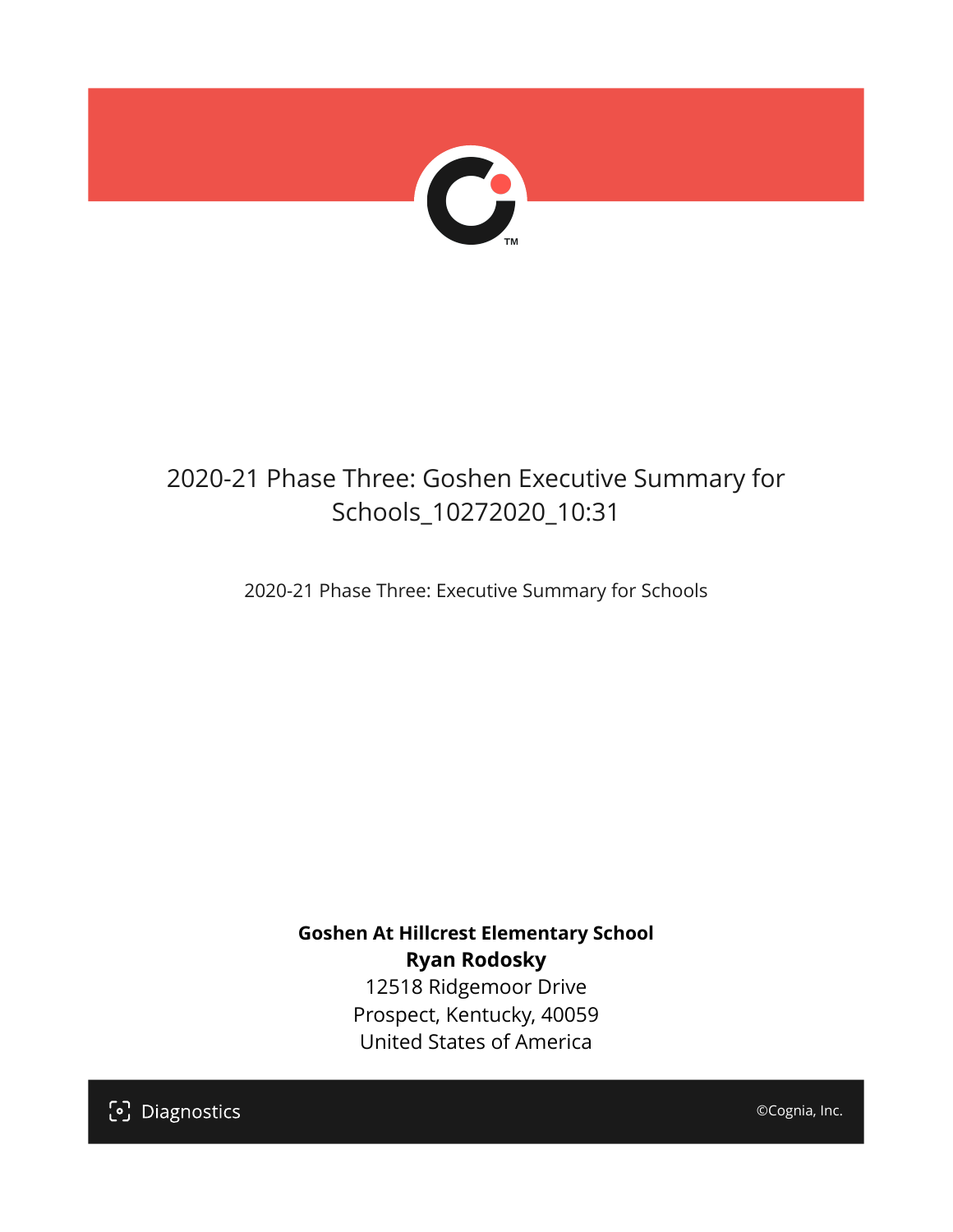Schools\_10272020\_10:31 - Generated on 01/12/2021

Goshen At Hillcrest Elementary School

## **Table of Contents**

| 'hree'<br>╰╮┢┙<br>. | -Summary '<br><b>FXAC'</b><br>avitive.<br>∕ tor∶ | `` |  |
|---------------------|--------------------------------------------------|----|--|
|                     |                                                  |    |  |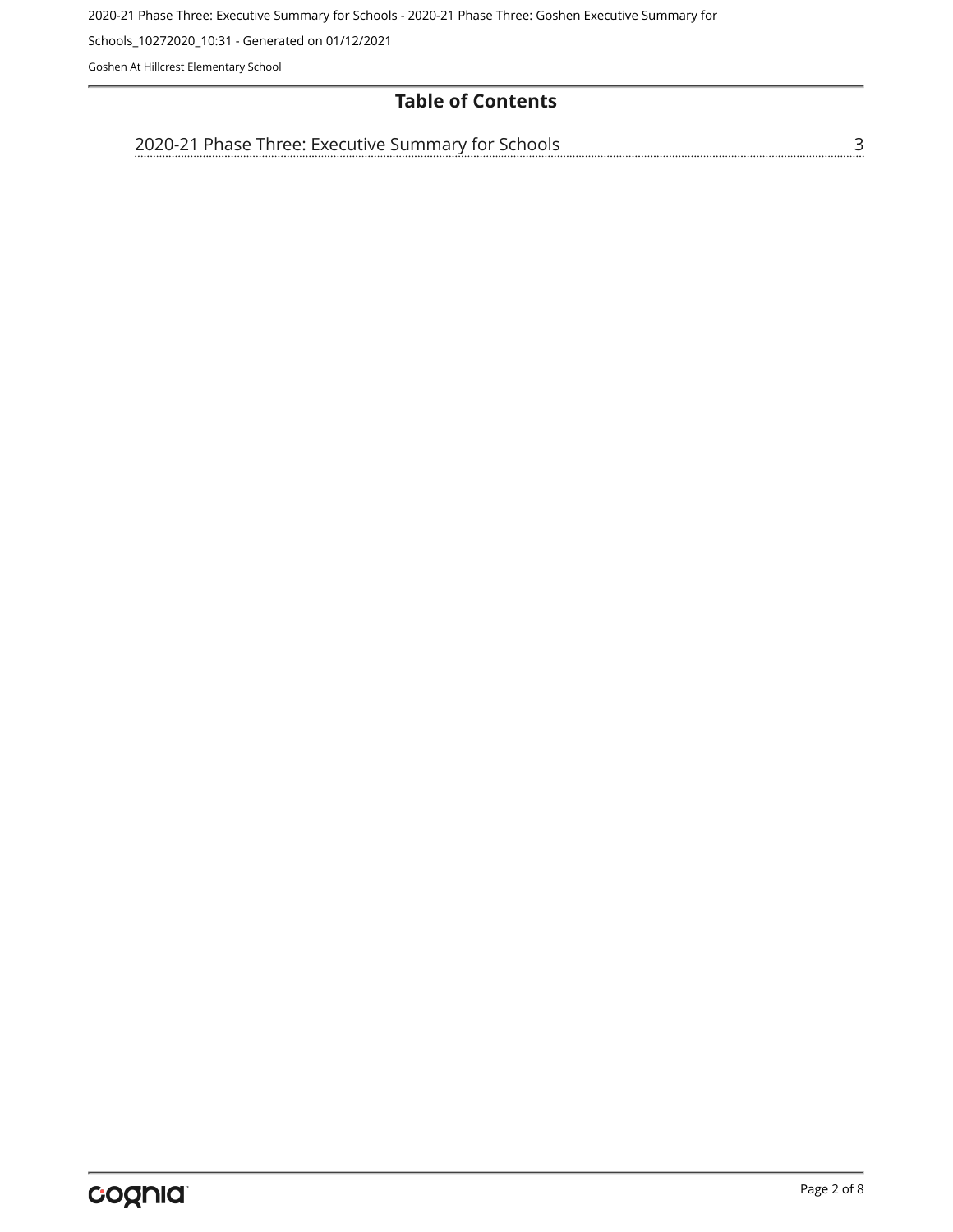2020-21 Phase Three: Executive Summary for Schools - 2020-21 Phase Three: Goshen Executive Summary for Schools\_10272020\_10:31 - Generated on 01/12/2021 Goshen At Hillcrest Elementary School

## <span id="page-2-0"></span>**2020-21 Phase Three: Executive Summary for Schools**

. Describe the school's size, community/communities, location, and changes it has experienced in the last three years. Include demographic information about the students, staff, and community at large. What unique features and challenges are associated with the community/communities the school serves?

Goshen Elementary School at Hillcrest is a neighborhood school located in rural Oldham County, just outside Louisville, Kentucky. It is one of nine elementary schools in the Oldham County School District. It is part of the North Oldham Campus which encompasses Goshen Elementary at Hillcrest, Harmony Elementary, North Oldham Middle School and North Oldham High School. The school serves a predominately upper-middle class community where a high percentage of both parents are college graduates with expectations that their children will graduate from college. The median household income for Oldham County is \$97,597. 83.7 % of the Goshen student population is Caucasian, 5.4% Hispanic, 5.2% Asian, and 5.7% other. As of the 2020-2021 school year, 5.6% of students qualified for free and reduced lunch, 8.6 % qualified for special education services, 4.3% of the student population qualified for the Limited English Program and 17.3% Gifted and Talented. The attendance rate of Goshen is 97%. Goshen Elementary School has twice been recognized as a National School of Excellence. It has a rating of School of Distinction for the academic school year 2011-12 and Distinguished for 2012-13. For the year 2013-14, the school was classified as Distinguished, with a percentile ranking of 99. In 2018 – 2019, Goshen received 4 stars and remains one of the top performing schools in the state and number one in Oldham County. The faculty and staff take great pride in providing comprehensive and meaningful learning experiences for the children of the school community. Beginning in the school year 2013-14, Goshen was identified as the EL cluster school for the North Campus which provides needed services for all children who qualify. A highly-structured EBD classroom was added for the 2019 – 2020 school year. Goshen provides a comprehensive curriculum for students in Kindergarten through Fifth grade, which is designed around the Kentucky Academic Standards adopted by the state. Goshen Elementary provides a full range of services for students to support their learning needs, which include; LBD, Speech, Occupational Therapy, Behavioral, EL, ESS, Intervention and GT/PTP services for identified students. All grade levels have selfcontained classrooms where team planning and goal setting is accomplished on a weekly basis. Special Education and EL services consist of resource and collaboration models (with the exception of the highly structured classroom), while our Gifted and Talented services are provided by classroom clusters and resource lessons throughout the year. These lessons are provided by a board level gifted teacher in collaboration with the classroom teacher. Recently our district put into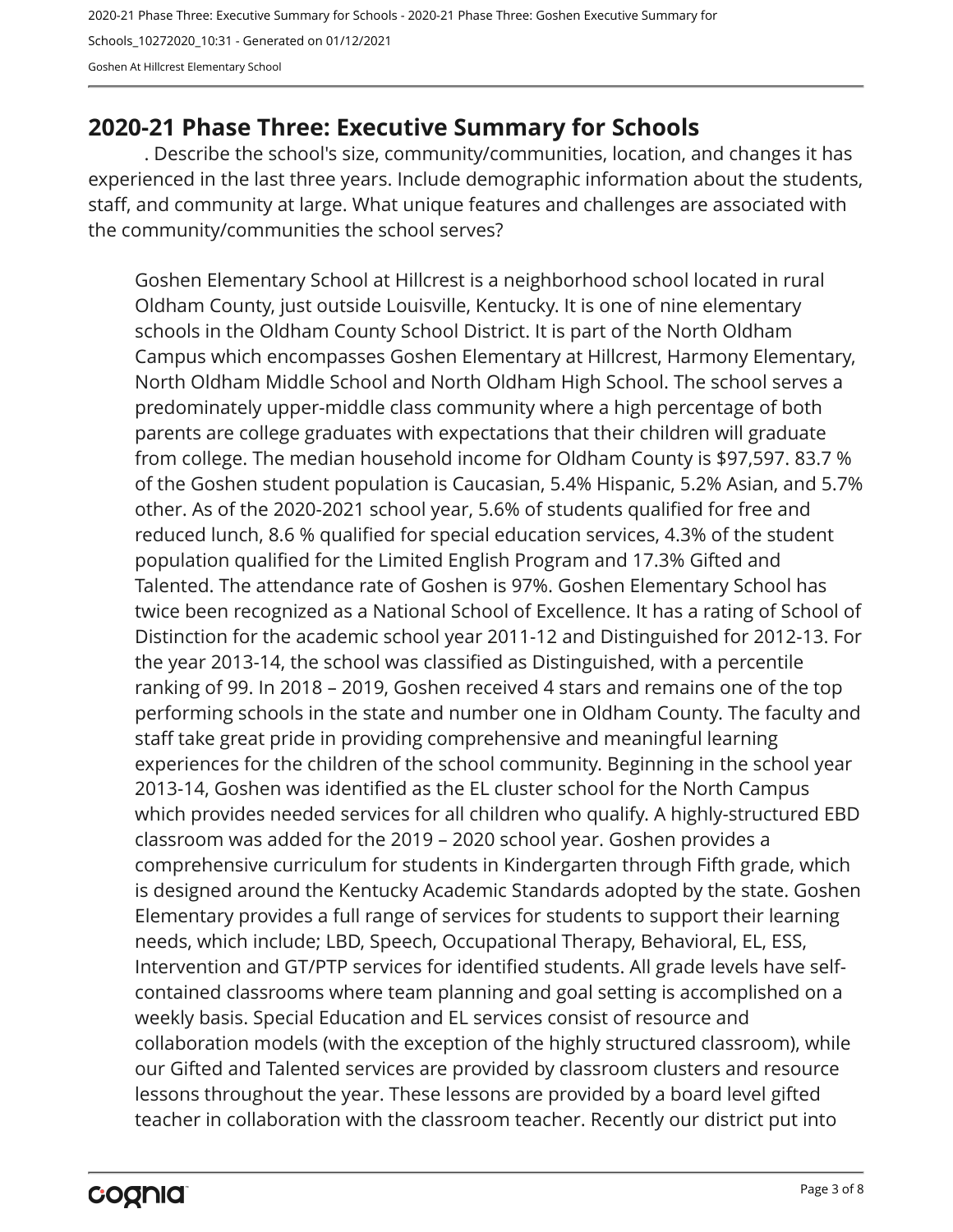Schools\_10272020\_10:31 - Generated on 01/12/2021

Goshen At Hillcrest Elementary School

effect multiple one-day sessions for our Gifted population, which will support their learning in a more focused environment for a longer period of time. The staff is comprised of a Principal, Assistant Principal, Literacy Coach, Library Media Specialist, Reading Recovery Teacher, Intervention Coordinator, 1.75 Guidance Counselors, 27 Classroom Teachers, 6 Virtual Teachers, 5 Special Education Teachers, 1 Speech/Language Teacher, 1 English Language Learner Teacher, .4 ARC chair, 5 Arts & Humanities Teachers (Music, PE, Art, Drama, STEAM/Project Lead the Way), 6 classified staff who work with students, 3 classified office staff, 1 plant operator, 2 full time and 1 part time custodian, and 1 full time nurse. Goshen also provides an after-school enrichment program with a SWAMP Director and daycare aides. Through our Extended School Services, we provide one certified teacher for approximately 12 hours a week, to provide intervention services for qualifying students. One hundred percent of Goshen's teachers are highly qualified according to Educational Professional Standards Board criteria and thirteen hold National Board Certification. Our unique challenges consist of the diverse population we serve and making sure to develop instructional strategies, which will meet all student needs. Our EL population continues to grow, and while a majority of students have struggles based on a language deficit, providing teacher support is imperative to support students as we close the language gap. Additionally, the high number of gifted students at Goshen require specialized instruction to occur on a regular basis to move them forward. This sets the stage to provide a wide range of PD to build the needed capacity for all teachers. We monitor all students and utilize research-based instructional strategies on a regular basis to ensure the optimal learning experience is taking place for all students.

. Provide the school's purpose statement and ancillary content such as mission, vision, values, and/or beliefs. Describe how the school embodies its purpose through its program offerings and expectations for students.

Goshen, with the help of parents and community, strongly believes our mission statement of promoting the overall intellectual, physical, emotional and social development of each child, so that they will become productive, healthy, creative citizens of our society. Goshen utilizes L1G4 (Learner First, Gator Forever) to support the district vision of reaching and moving all students to excellence. L1G4 is a motivational quote, which motivates staff to provide a rigorous curriculum for all students. Rigor of instructional practices along with high engagement during student learning are yearly focuses for Goshen, which supports district and school goals. Students recite the Goshen school-based pledge on a daily basis; G: Go the Extra Mile; A: Act Responsibly; T: Treat Self and Others with Respect; O: Open Your Mind and Heart; R: Reach for High Goals; S: Share Your Gifts and Talents. This morning ritual stated during announcements, supports students as they work on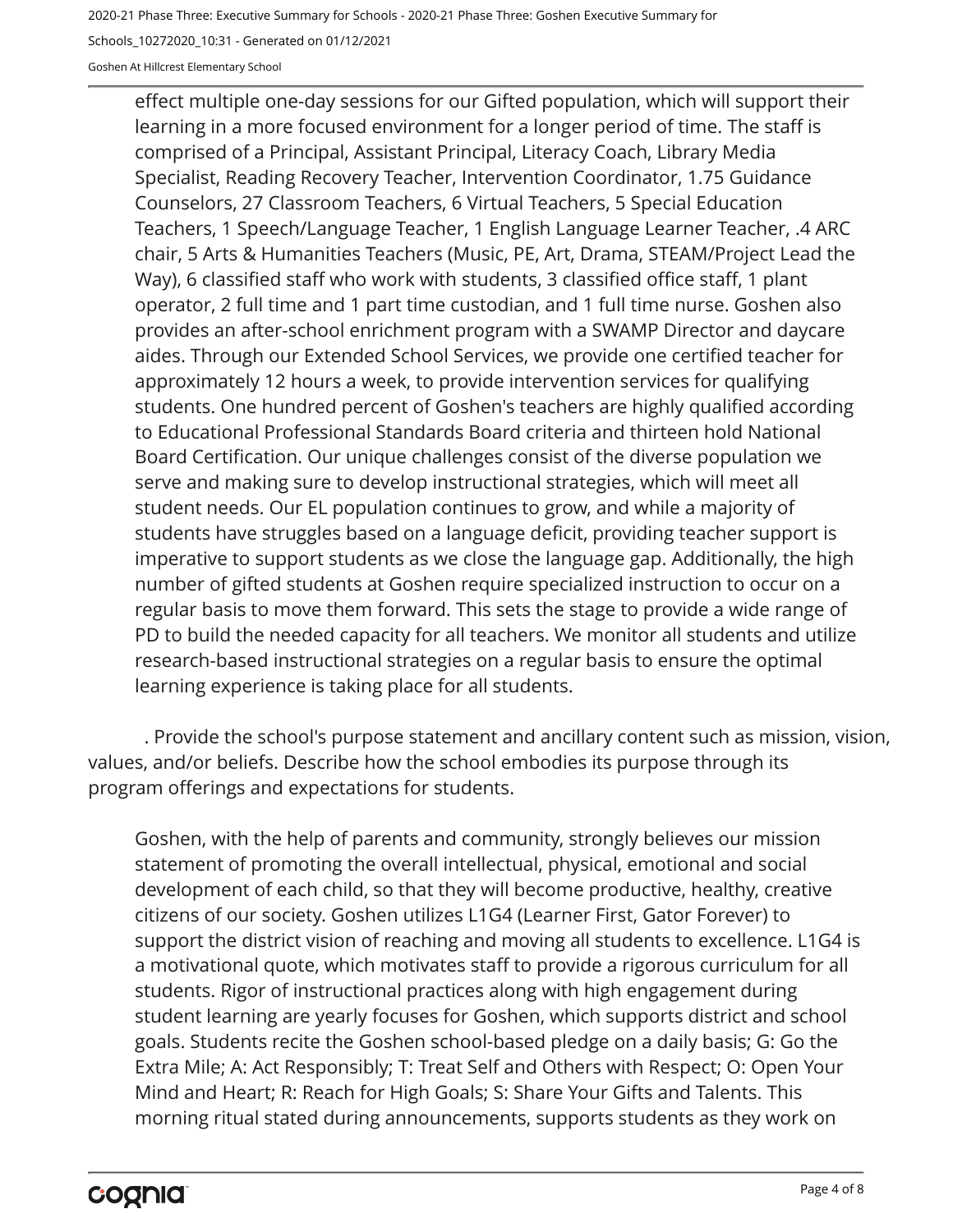Schools\_10272020\_10:31 - Generated on 01/12/2021

Goshen At Hillcrest Elementary School

stamina and internalize the expectation that all will strive to reach their goals every day. Teachers' professional understanding of the curriculum, ability to determine mastery of standards, and the ability to analyze and set goals for each student, clearly demonstrates our staff's commitment to prepare all students for college and career success. Our commitment begins with an alignment of the standards to the creation of a viable curriculum. Teacher reflection and collaboration of best practices, during PLC time, provides a means to analyze instruction and the effectiveness of lessons in the classroom. Student performance is measured in many ways, but research has shown, and we believe, that analyzing student work continually and intentionally is imperative to ensure our students are showing growth on a regular basis. During Professional Learning Communities (PLC), time is spent analyzing students' depth of understanding and unpacking the Kentucky Academic Standards, so that instruction is rigorous and purposeful. Each grade level team is supported by our leadership team including principal assistant principal, instructional coach, library media specialist, and intervention coordinator. Assessments are the means that drive student analysis. Our benchmark assessment (MAP) is given 3x a year for certain grades in reading and math. This is a norm-referenced assessment that examines student growth nationally and helps teachers to plan next steps. In the area of reading, our teachers administer the Developmental Reading Assessment (DRA2 + Language) for all students and use that information to plan reading instruction and to monitor student performance in reading. The Brigance is given to incoming kindergarten students and is used to set up balanced classrooms where students will be provided intentional instruction based on student need. Summative assessments include end of unit tests, transfer tasks and writing to demonstrate learning. Formative assessment is ongoing and may include exit slips, writing to demonstrate learning tasks, reflections, anecdotal notes, and physical acknowledgement of understanding (thumbs up, thumbs down), to name a few. Reading conferences are held with individual students to monitor student goals and help to set new targets. Other content areas are assessed through writing, conference notes, tests and projects.

. Describe the school's notable achievements and areas of improvement in the last three years. Additionally, describe areas for improvement that the school is striving to achieve in the next three years.

Goshen is distinguished as a KY Pacesetter School -2004, 2003, 2002; National Blue Ribbon School of Excellence - 2001, 1985; School of Distinction -2012-13 and maintains a Southern Association of Colleges and Schools Accreditation. Goshen has received Governor's Recognition for Exemplary Progress in School Achievement; Governor Beshear's Recognition for achieving the "Distinguished" level in Kentucky Unbridled Learning assessment and accountability model; Prichard Committee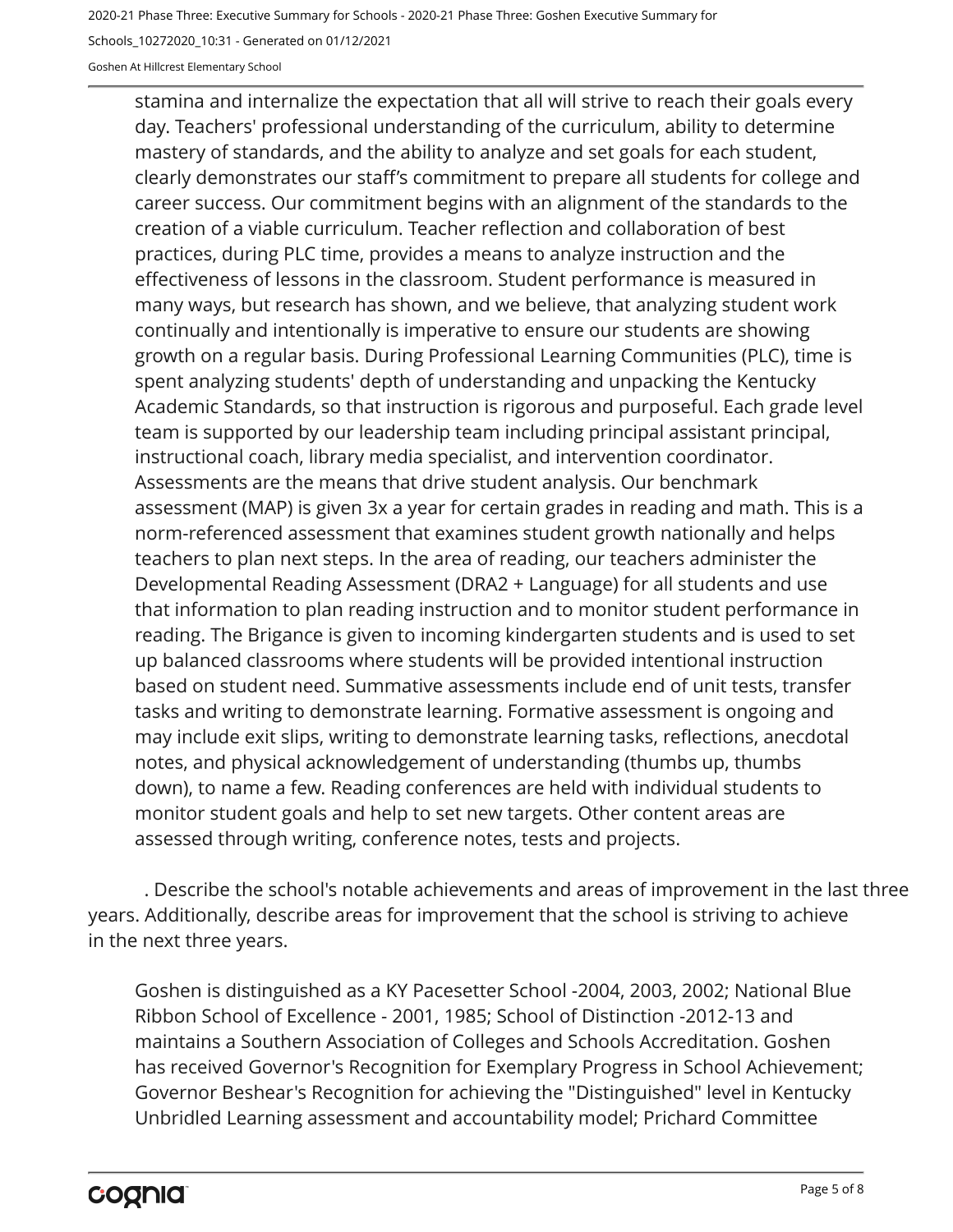Schools\_10272020\_10:31 - Generated on 01/12/2021

Goshen At Hillcrest Elementary School

Recognition for Academic Excellence; and National PTA School of Excellence. The teachers utilized the workshop model and thinking strategies throughout all content with a focus on asking the questions that will prompt student thinking and deepen understanding. Thirteen of Goshen's staff earned National Board for Professional Teaching Standards Certification (NBCT), which is evidence to all stakeholders of their dedication in creating learning environments for all students where success is accomplished. Our Principal is completing his doctorate in Educational Leadership and our Assistant Principal has earned an Educational Specialist Certification. Multiple staff have been Pyramid Award Recipients. This demonstrates the staffs' dedication to continually enrich their knowledge base to provide high caliber lessons. Teachers are regularly involved in professional learning cohorts district-wide. Goshen has high parental involvement that supports teacher and school initiatives. Our PTA works on an annual budget of over \$100,000 and funds obtained are utilized to purchase items to support instruction (iPads, leveled text, website subscriptions, etc.) This dedication demonstrates to the community and the SBDM Council the importance Goshen places on parental involvement and working with the community to ensure all students at Goshen will be successful learners. Goshen provides its community with a choice of full-day or half-day kindergarten, after-school/summer care enrichment program for students K- 5; individualized services for special education, K-5; Gifted/Talented services, 4-5; Primary Talent Pool, K-3; English Language Learner Services K-5; and Extended School Services. An English Language Learner Homework Club is offered for students needing additional academic support. While our GAP numbers are small in comparison to other schools, intervention continues to be our focus for equaling the playing field. Our goal is to intentionally use intervention to offer needed assistance for students falling below the 30% in reading and math based on our MAP data. GAP students' needs are addressed on a regular basis through PLC meetings, intervention meetings and continued discussions with the EL teacher, ESS teachers, and regular education teachers. This collaboration will continue to strengthen bonds between students, staff, and parents increasing the fidelity of our intervention process. Intervention will remain a strong focus for Goshen as we close the non-duplicated GAP score.

. **CSI/TSI Schools (including ATSI) Only:** Describe the procedures used to create the school's improvement plan and briefly state the specific efforts to address the causes of low student performance and resource inequities.

NA

. Provide any additional information you would like to share with the public and community that were not prompted in the previous sections.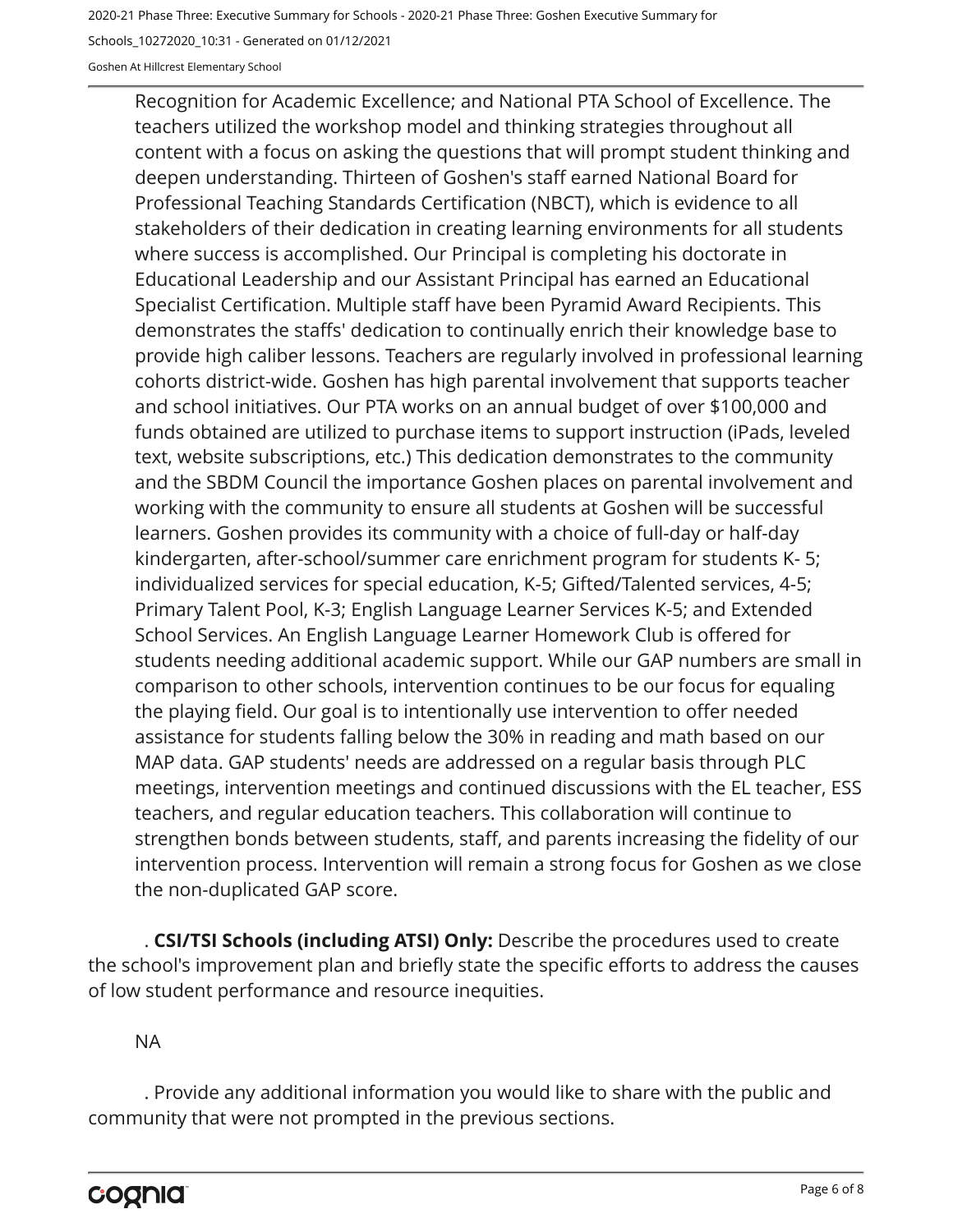Schools\_10272020\_10:31 - Generated on 01/12/2021

Goshen At Hillcrest Elementary School

NA